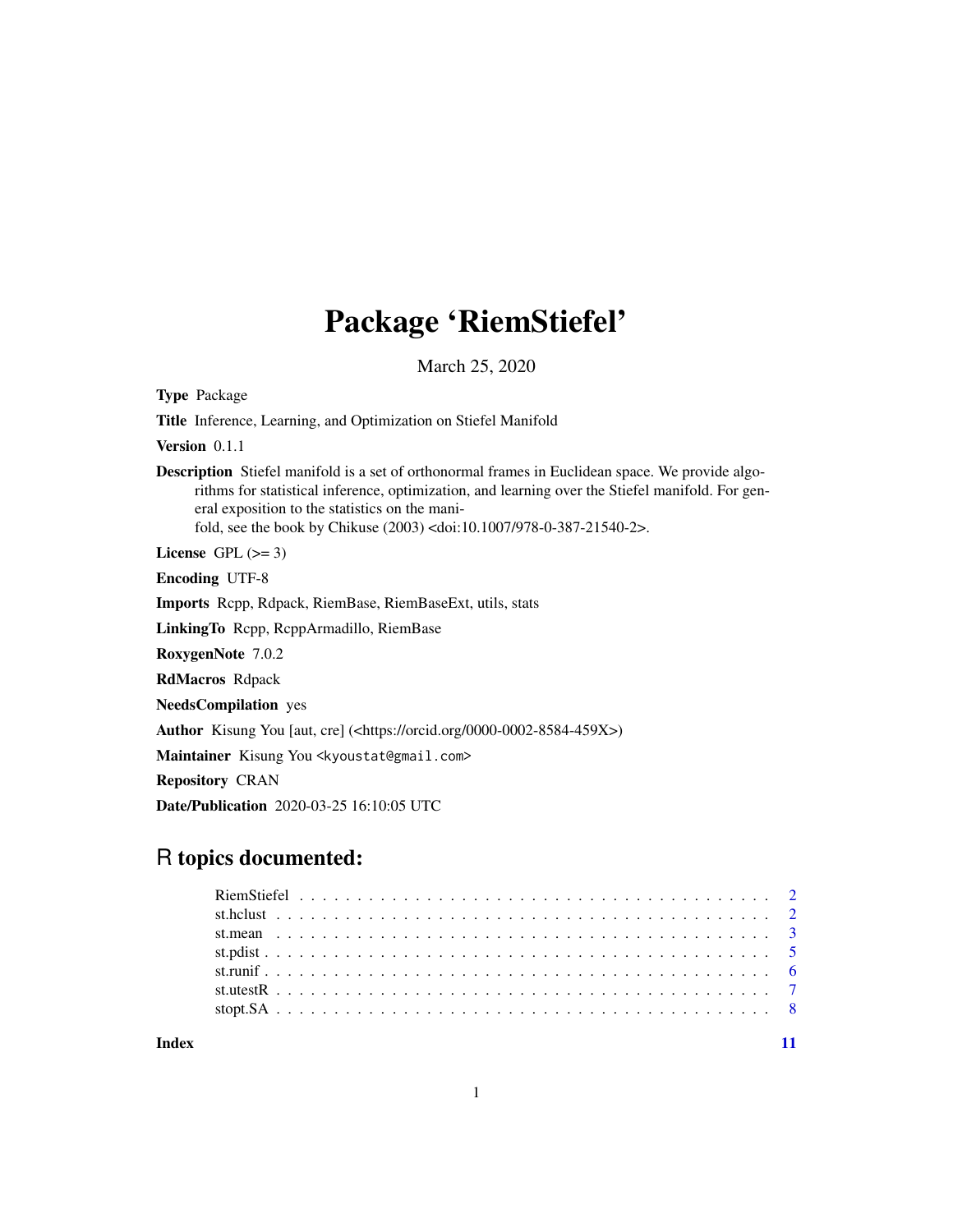#### Description

Stiefel manifold  $St(p, r)$  is the set of all orthonormal r-frames in  $R^p$ , which is indeed a Riemannian manifold. For  $X \in St(p,r)$ , it is characterized as

$$
X^{\top} X = I_{r \times r}
$$

. We provide algorithms for statistical inference, optimization, and learning over the Stiefel manifold. In our package, we use a convention to represent each data point on Stiefel manifold  $St(p, r)$ as  $(p \times r)$  matrix.

st.hclust *Hierarchical Agglomerative Clustering on Stiefel Manifold*

# Description

Given the type of distance measure and agglomeration scheme method, gr.hclust performs hierarchical clustering on Grassmann manifold using **fastcluster** package, which returns the same object as stats package's implementation while providing more efficient computation. See [hclust](#page-0-0) for more details.

# Usage

```
st.hclust(
  x,
  type = c("intrinsic", "extrinsic"),
 method = c("single", "complete", "average", "mcquitty", "ward.D", "ward.D2",
    "centroid", "median"),
 members = NULL
)
```
#### Arguments

| $\mathsf{x}$ | either an array of size $(p \times r \times N)$ or a list of length N whose elements are<br>$(p \times r)$ matrix on Stiefel manifold.                                                     |
|--------------|--------------------------------------------------------------------------------------------------------------------------------------------------------------------------------------------|
| type         | type of distance measure; "intrinsic" or "extrinsic".                                                                                                                                      |
| method       | he agglomeration method to be used. This must be (an unambiguous abbrevi-<br>ation of) one of "single", "complete", "average", "mcquitty", "ward.D",<br>"ward.D2", "centroid" or "median". |
| members      | NULL or a vector whose length equals the number of observations. See holist<br>for details.                                                                                                |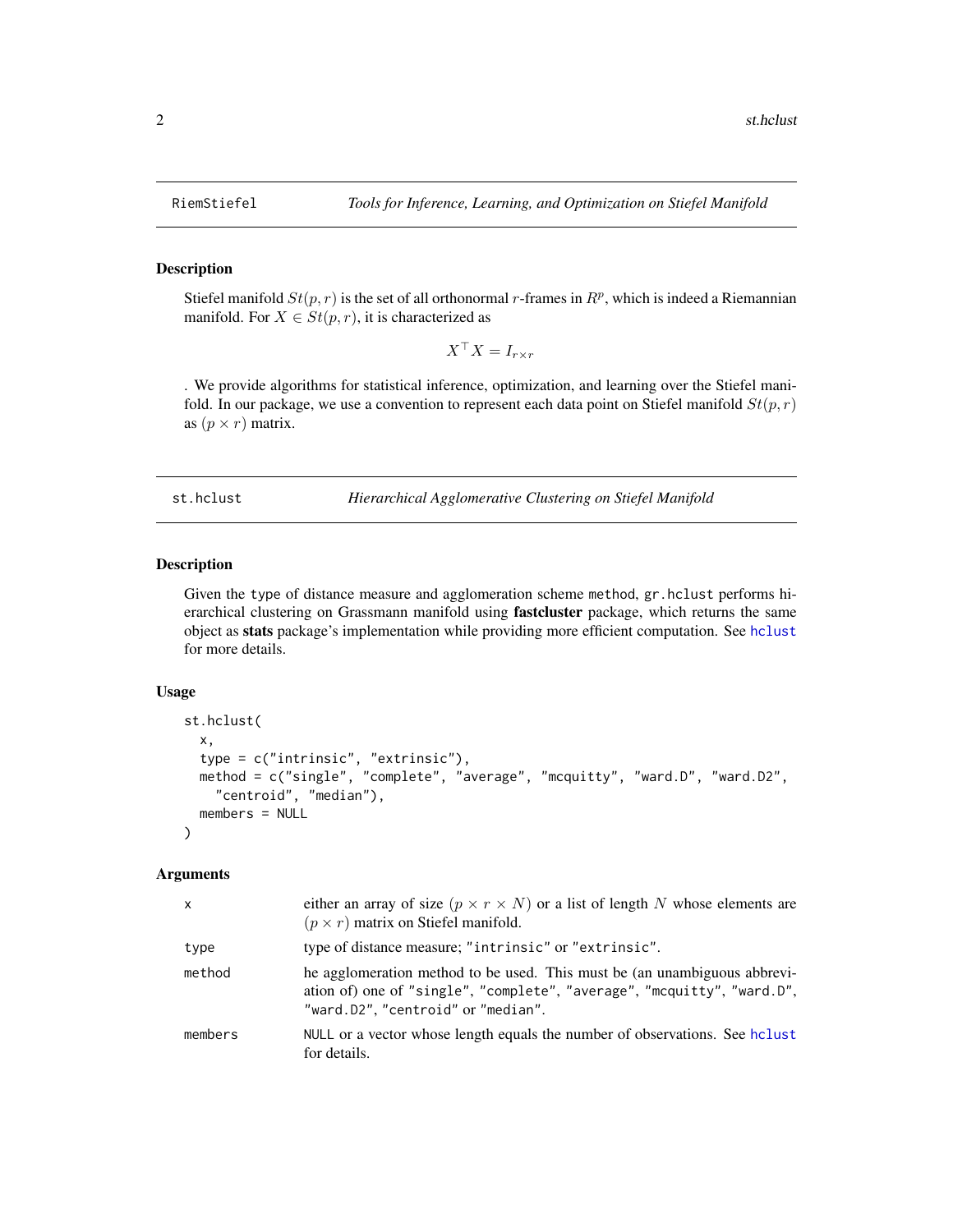#### <span id="page-2-0"></span>st.mean 3

# Value

an object of class hclust. See [hclust](#page-0-0) for details.

# Author(s)

Kisung You

# Examples

```
#-------------------------------------------------------------------
# Generate a dataset with two types of Stiefel elements
#-------------------------------------------------------------------
# group1 : first four columns of (8x8) identity matrix + noise
# group2 : last four columns of (8x8) identity matrix + noise
mydata = list()sdval = 0.05diag8 = diag(8)for (i in 1:10){
 mydata[[i]] = qr.Q(qr(diag8[,1:4] + matrix(rnorm(8*4,sd=sdval),ncol=4)))}
for (i in 11:20){
 mydata[[i]] = qr.Q(qr(diag8[,5:8] + matrix(rnorm(8*4,sd=sdval),ncol=4)))}
## try hierarchical clustering
# compare 'intrinsic' and 'extrinsic' distance types
# and use 'single' hclust option.
hint = st.hclust(mydata, type="intrinsic", method="single")
hext = st.hclust(mydata, type="extrinsic", method="single")
## visualize
opar = par(no.readonly=TRUE)
par(mfrow=c(1,2), pty="s")
plot(hint, main="intrinsic")
plot(hext, main="extrinsic")
par(opar)
```
st.mean *Fréchet Mean on Stiefel Manifold*

#### Description

For manifold-valued data, Fréchet mean is the solution of following cost function,

$$
\min_{x} \sum_{i=1}^{n} \rho^2(x, x_i), \quad x \in \mathcal{M}
$$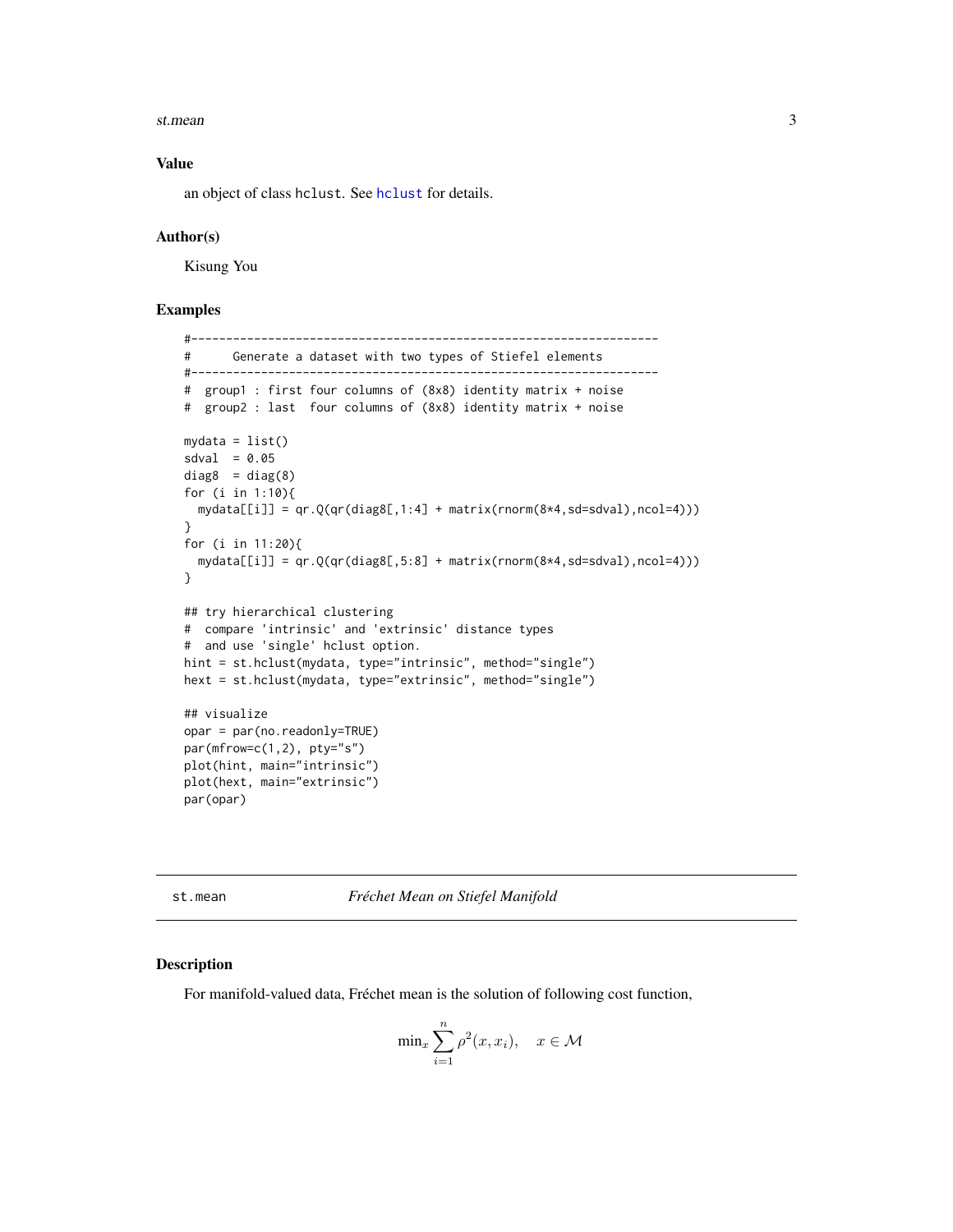for a given data  $\{x_i\}_{i=1}^n$  and  $\rho(x, y)$  is the geodesic distance between two points on manifold M. It uses a gradient descent method with a backtracking search rule for updating. In the Stiefel manifold case, analytic formula is not known so we use numerical approximation scheme.

#### Usage

```
st.mean(x, type = c("intrinsic", "extrinsic"), eps = 1e-06, parallel = FALSE)
```
### Arguments

| $\mathsf{x}$ | either an array of size $(p \times r \times n)$ or a list of length <i>n</i> whose elements are $(p \times r)$<br>matrix on Stiefel manifold. |
|--------------|-----------------------------------------------------------------------------------------------------------------------------------------------|
| type         | type of distance, either "intrinsic" or "extrinsic".                                                                                          |
| eps          | stopping criterion for the norm of gradient.                                                                                                  |
| parallel     | a flag for enabling parallel computation with OpenMP.                                                                                         |

# Value

a named list containing

**mu** an estimated mean matrix of size  $(p \times r)$ .

variation Fréchet variation with the estimated mean.

# References

Bhattacharya A, Bhattacharya RN (2012). *Nonparametric inference on manifolds: with applications to shape spaces*, number 2 in Institute of mathematical statistics monographs. Cambridge University Press, Cambridge, UK ; New York. ISBN 978-1-107-01958-4, OCLC: ocn757931398.

# Examples

```
#-------------------------------------------------------------------
# Average Projection with 'iris' dataset
#-------------------------------------------------------------------
# For PCA, take half of data from 'iris' data and repeat it 10 times.
# We will compare naive PCA, intrinsic, and extrinsic mean.
data(iris)
label = iris$Species # label information
idata = as_matrix(iris[,1:4]) # numeric data
ndata = nrow(idata)
# define a function for extracting pca projection
pcaproj <- function(X, p){
 return(eigen(stats::cov(X))$vectors[,1:p])
}
# extract embedding for random samples
proj10 = list()for (i in 1:10){
```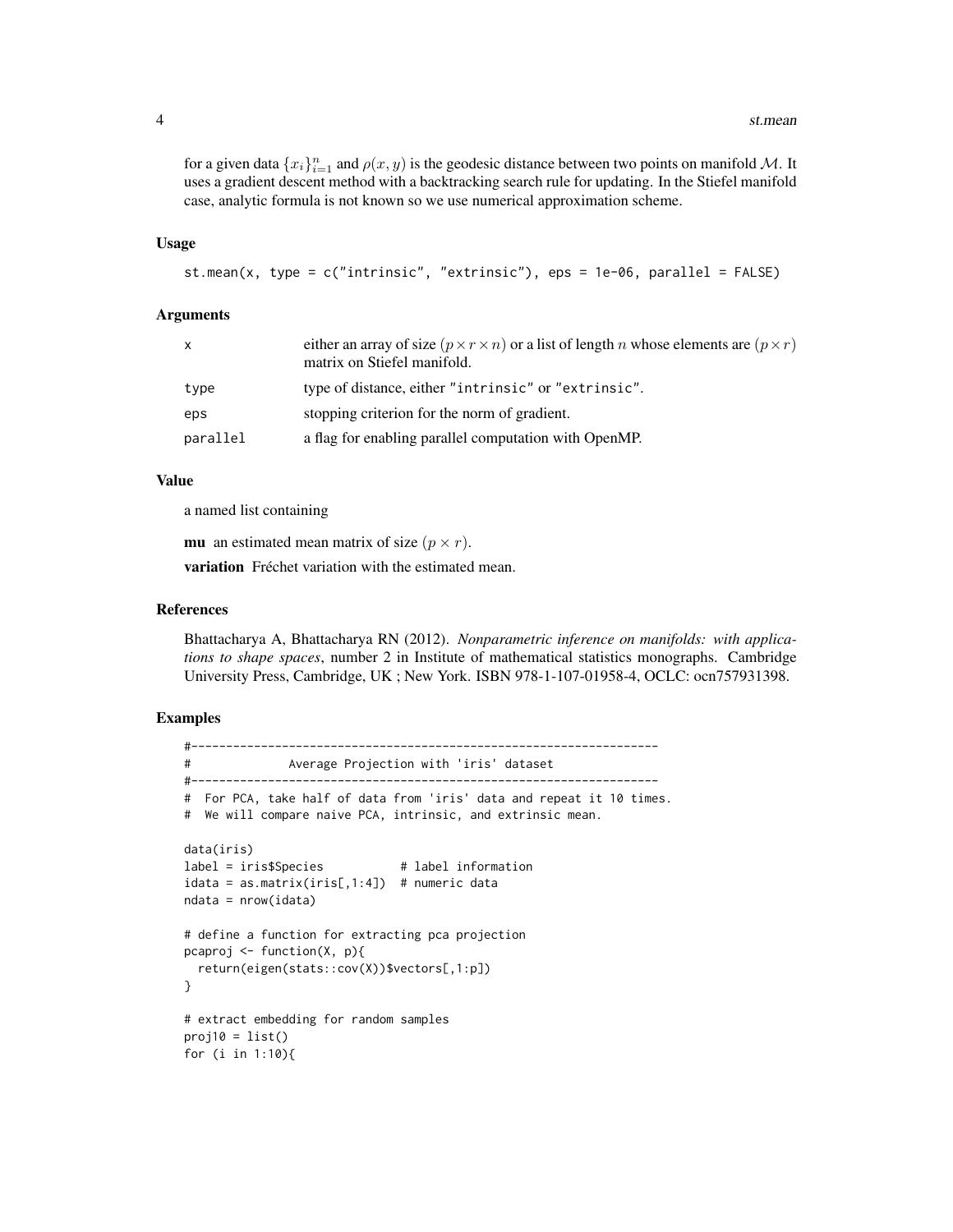#### <span id="page-4-0"></span>st.pdist 5

```
# index for random subsample
   rand.now = base::sample(1:ndata, round(ndata/2))
   # PCA via personal tool
   proj10[[i]] = pcaproj(idata[rand.now,], p=2)
}
# compute intrinsic and extrinsic mean of projection matrices
mean.int = st.mean(proj10, type='intrinsic')$mu
mean.ext = st.mean(proj10, type='extrinsic')$mu
# compute 2-dimensional embeddings
fproj = pcaproj(idata, p=2)
f2 = idata% * %fproj # PCA with full data
i2 = idata % mean.int # projection with intrinsic mean
e2 = idata%*%mean.ext # projection with extrinsic mean
# visualize
opar <- par(no.readonly=TRUE)
par(mfrow=c(1,3))
plot(f2, cex=0.5, pch=19, col=label, main='full PCA')
plot(i2, cex=0.5, pch=19, col=label, main='intrinsic projection')
plot(e2, cex=0.5, pch=19, col=label, main='extrinsic projection')
par(opar)
```
st.pdist *Pairwise Distance for Data on Stiefel Manifold*

# **Description**

For data on Stiefel manifold  $x_1, x_2, \ldots, x_N \in St(r, p)$ , compute pairwise distances  $d(x_i, x_j)$  via geodesic ("intrinsic") distance or embedded Euclidean "extrinsic" metric. Since computing geodesic has no closed-form expressions, it relies on a numerical approximation which may incur heavier computational burden.

#### Usage

```
st.pdist(x, type = c("intrinsic", "extrinsic"), as.dist = TRUE)
```
# Arguments

| $\mathsf{x}$ | either an array of size $(p \times r \times N)$ or a list of length N whose elements are<br>$(p \times r)$ matrix on Stiefel manifold. |
|--------------|----------------------------------------------------------------------------------------------------------------------------------------|
| type         | type of distance, either "intrinsic" or "extrinsic".                                                                                   |
| as.dist      | a logical; TRUE to return a dist object or FALSE to return an $(N \times N)$ symmetric<br>matrix.                                      |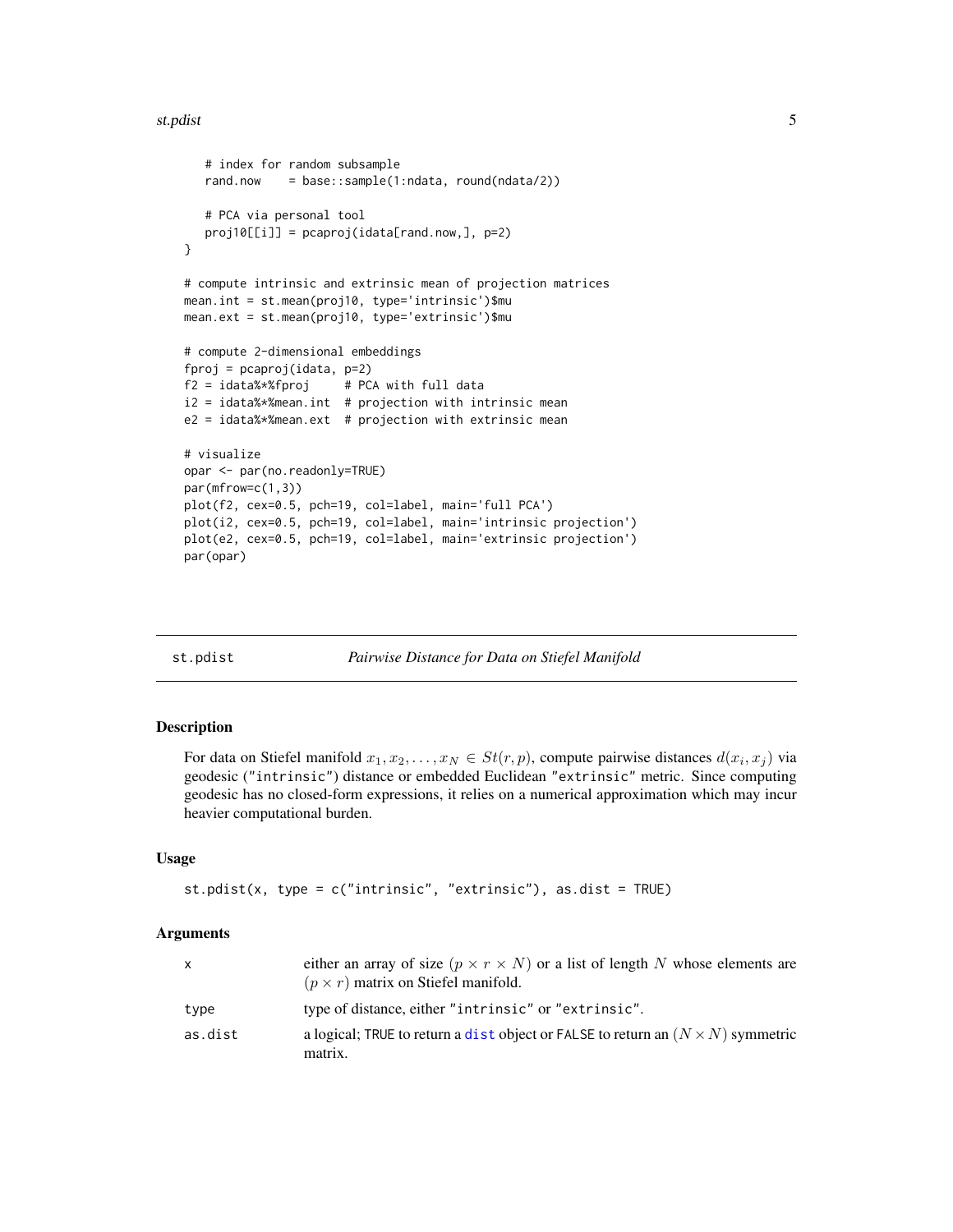#### <span id="page-5-0"></span>Value

a [dist](#page-0-0) object or  $(N \times N)$  symmetric matrix depending on as.dist.

#### Author(s)

Kisung You

# Examples

```
#-------------------------------------------------------------------
# Generate a dataset with two types of Stiefel elements
#-------------------------------------------------------------------
# group1 : first four columns of (8x8) identity matrix + noise
# group2 : last four columns of (8x8) identity matrix + noise
mydata = list()
sdval = 0.05diag8 = diag(8)for (i in 1:10){
  mydata[[i]] = qr.Q(qr(diag8[,1:4] + matrix(rnorm(8*4,sd=sdval),ncol=4)))}
for (i in 11:20){
  mydata[[i]] = qr.Q(qr(diag8[,5:8] + matrix(rnorm(8*4,sd=sdval),ncol=4)))
}
## compare 'intrinsic' and 'extrinsic' distances
dint = st.pdist(mydata, type="intrinsic", as.dist=FALSE)
dext = st.pdist(mydata, type="extrinsic", as.dist=FALSE)
## visualize
opar = par(no.readonly=TRUE)
par(mfrow=c(1,2), pty="s")
image(dint[,20:1], main="intrinsic")
image(dext[,20:1], main="extrinsic")
par(opar)
```

| st.runif | Generate Random Samples from Uniform Distribution on Stiefel Man- |
|----------|-------------------------------------------------------------------|
|          | ifold                                                             |

# Description

It generates n random samples from Stiefel manifold  $St(p, r)$  according to the procedure described in the reference.

# Usage

st.runif(n,  $p, r, r$ type =  $c("list", "array")$ )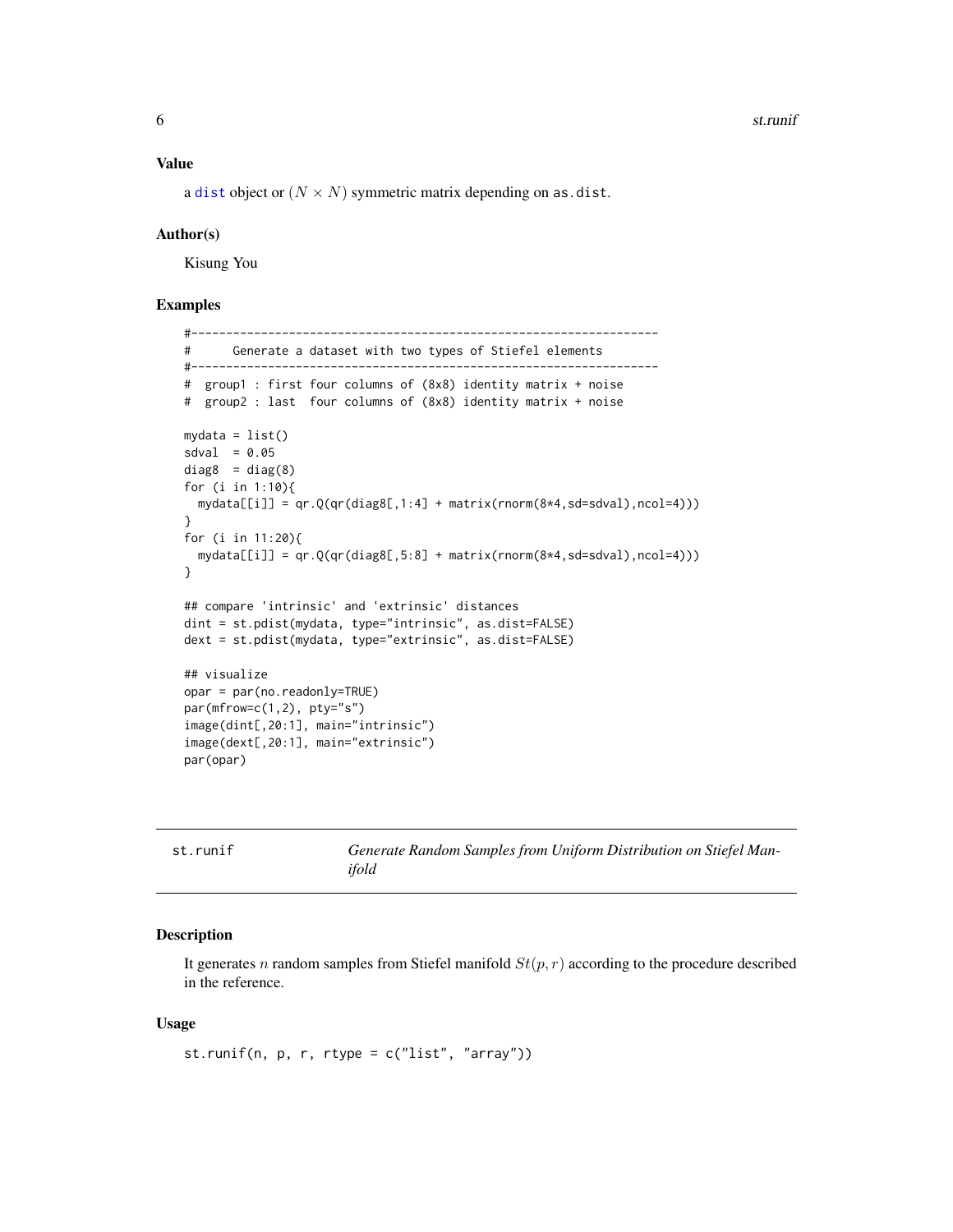#### <span id="page-6-0"></span>st.utestR 7

# **Arguments**

| n     | number of samples to be generated.                       |
|-------|----------------------------------------------------------|
| p     | original dimension (of the ambient space).               |
|       | dimension of the frame.                                  |
| rtype | return type; either 3d-array ("array") or list ("list"). |

# Value

a length *n* list or 3d array of size  $(p, r, n)$ .

#### References

Chikuse Y (2003). *Statistics on Special Manifolds*, volume 174 of *Lecture Notes in Statistics*. Springer New York, New York, NY. ISBN 978-0-387-00160-9 978-0-387-21540-2, doi: [10.1007/](https://doi.org/10.1007/978-0-387-21540-2) [9780387215402,](https://doi.org/10.1007/978-0-387-21540-2) <http://link.springer.com/10.1007/978-0-387-21540-2>.

# Examples

```
## let's simply draw 3 times from St(10,5)
data = st.runif(3, 10, 5, rtype="array")## visualize
opar <- par(no.readonly=TRUE)
par(mfrow=c(1,3))
image(dat3[,,1], main="sample 1")
image(dat3[,,2], main="sample 2")
image(dat3[,,3], main="sample 3")
par(opar)
```
st.utestR *Test of Uniformity via Rayleigh Statistic on Stiefel Manifold*

# Description

This function is for hypothesis testing on Stiefel manifold  $St(p, r)$  whether the given data is uniformly distributed or not. We provide two options (original and modified) for Rayleigh-type statistics, which both follow Chi-squared distribution of degrees of freedom  $pr$ .

# Usage

```
st.utestR(x, method = c("Original", "Modified"))
```
# Arguments

|        | either an array of size $(p \times r \times n)$ or a list of length <i>n</i> whose elements are $(p \times r)$<br>matrix on Stiefel manifold. |
|--------|-----------------------------------------------------------------------------------------------------------------------------------------------|
| method | "original" for conventional Rayleigh statistic or "modified" for better order<br>of error.                                                    |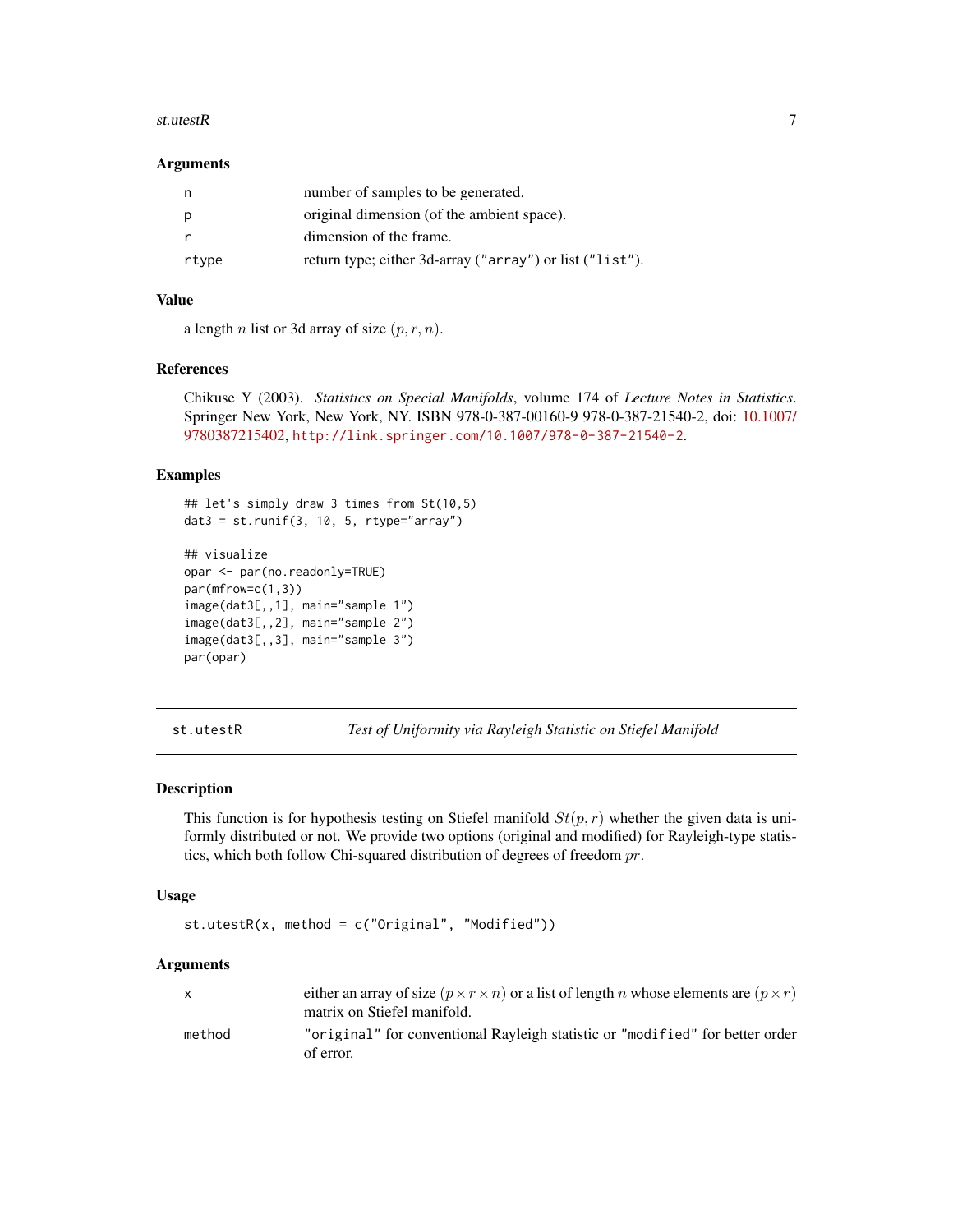<span id="page-7-0"></span>8 stop: SA

#### Value

a (list) object of S3 class htest containing:

statistic a test statistic.

**p.value** *p*-value under  $H_0$ .

alternative alternative hypothesis.

method name of the test.

data.name name(s) of provided sample data.

# References

Mardia KV, Jupp PE (eds.) (1999). *Directional Statistics*, Wiley Series in Probability and Statistics. John Wiley \& Sons, Inc., Hoboken, NJ, USA. ISBN 978-0-470-31697-9 978-0-471-95333-3, doi: [10.1002/9780470316979,](https://doi.org/10.1002/9780470316979) <http://doi.wiley.com/10.1002/9780470316979>.

# Examples

```
## Test of Uniformity for 100 samples from St(10,5)
# Data Generation
mydat = st.runif(n=100, p=10, r=5, rtype='list')
# Run Tests using two methods
st.utestR(mydat, method='original')
st.utestR(mydat, method='modified')
## empirical Type 1 error using the same setting as above.
niter = 10000
counter = rep(0,niter) # record p-values
for (i in 1:niter){
  X = st.runif(n=100, p=10, r=5, rtype='list')counter[i] = ifelse(stutestR(X)\p.value < 0.05, 1, 0)
  print(paste0("iteration ",i,"/10000 complete..."))
}
## print the result
print(paste0("* empirical Type 1 error for 'st.utestR': ",round(sum(counter/niter),5)))
```
stopt.SA *Optimization over Stiefel Manifold with Simulated Annealing*

# Description

Simulated Annealing is a black-box, derivative-free optimization algorithm that iterates via stochastic search in the neighborhood of current position.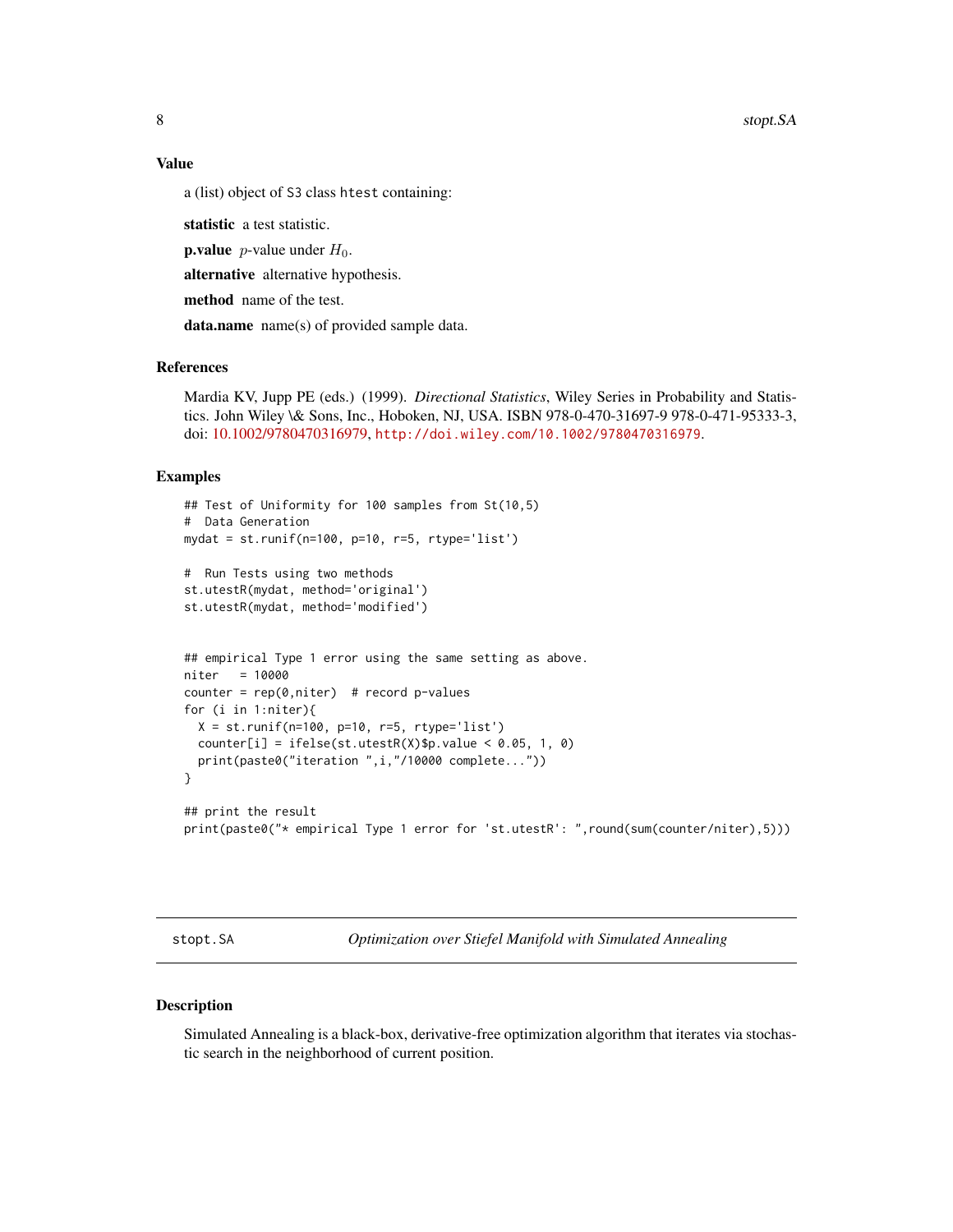#### stopt.SA 9

# Usage

```
stopt.SA(
  func,
  size,
 n.start = 10,stepsize = 0.1,
 maxiter = 100,
  cooling = c("exponential", 10, 0.9),
  init.val = NULL,print.progress = FALSE
\mathcal{L}
```
# Arguments

| func     | a function to be <i>minimized</i> .                                                                                               |
|----------|-----------------------------------------------------------------------------------------------------------------------------------|
| size     | a length-2 vector containing dimension information $(p, r)$ .                                                                     |
| n.start  | number of runs, <i>i.e.</i> , algorithm is executed n. start times.                                                               |
| stepsize | size of random walk on each component.                                                                                            |
| maxiter  | maximum number of iterations for each run.                                                                                        |
| cooling  | triplet for cooling schedule. See the section for the usage.                                                                      |
| init.val | if NULL, starts from a random point. Otherwise, a Stiefel matrix of size $(p, r)$<br>should be provided for fixed starting point. |
|          |                                                                                                                                   |

print.progress a logical; TRUE to show

# Value

a named list containing:

cost minimized function value.

solution a  $(p \times r)$  matrix that attains the cost.

accfreq frequency of acceptance moves.

# Examples

```
## Optimization for eigen-decomposition
# Let's find top-3 eigenvalues
set.seed(121) # set seed
A = cov(matrix(rnorm(100*5), ncol=5)) # define covariance<br>myfunc <- function(p){ # cost function
myfunc \leq function(p){
  return(sum(-diag(t(p)%*%A%*%p)))
}
# Solve the optimization problem
Aout = stopt.SA(myfunc, size=c(5,3), n.start=40, maxiter=500)
# Compute 3 Eigenvalues
# 1. use computed basis
```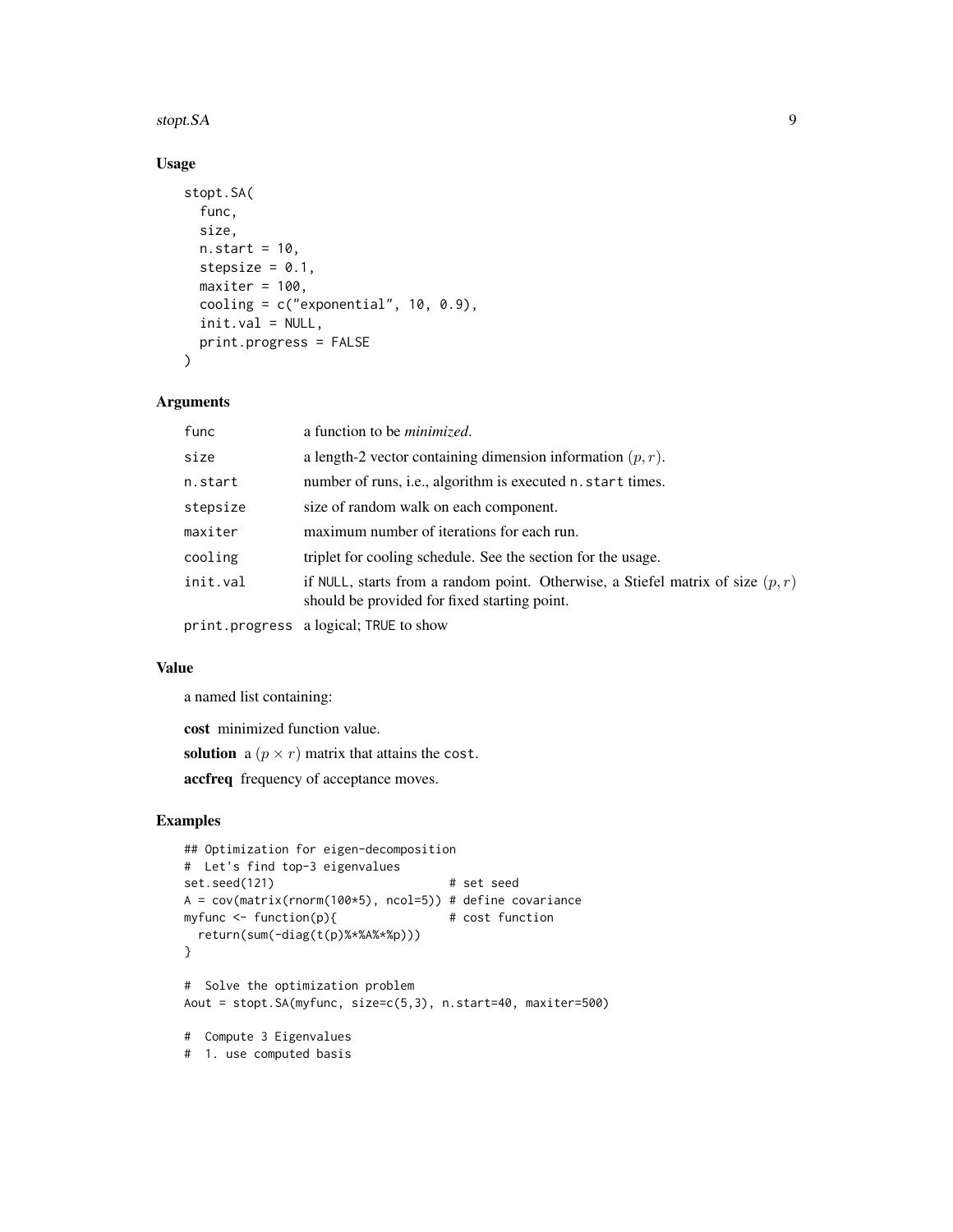```
abase = Aout$solution
eig3sol = sort(diag(t(abase)%*%A%*%abase), decreasing=TRUE)
# 2. use 'eigen' function
eig3dec = sort(eigen(A)$values, decreasing=TRUE)[1:3]
# Visualize
opar <- par(no.readonly=TRUE)
yran = c(min(min(eig3sol),min(eig3dec))*0.95,
        max(max(eig3sol),max(eig3dec))*1.05)
plot(1:3, eig3sol, type="b", col="red", pch=19, ylim=yran,
    xlab="index", ylab="eigenvalue", main="compare top 3 eigenvalues")
lines(1:3, eig3dec, type="b", col="blue", pch=19)
legend(1, 1, legend=c("optimization","decomposition"), col=c("red","blue"),
      lty=rep(1,2), pch=19)
par(opar)
```